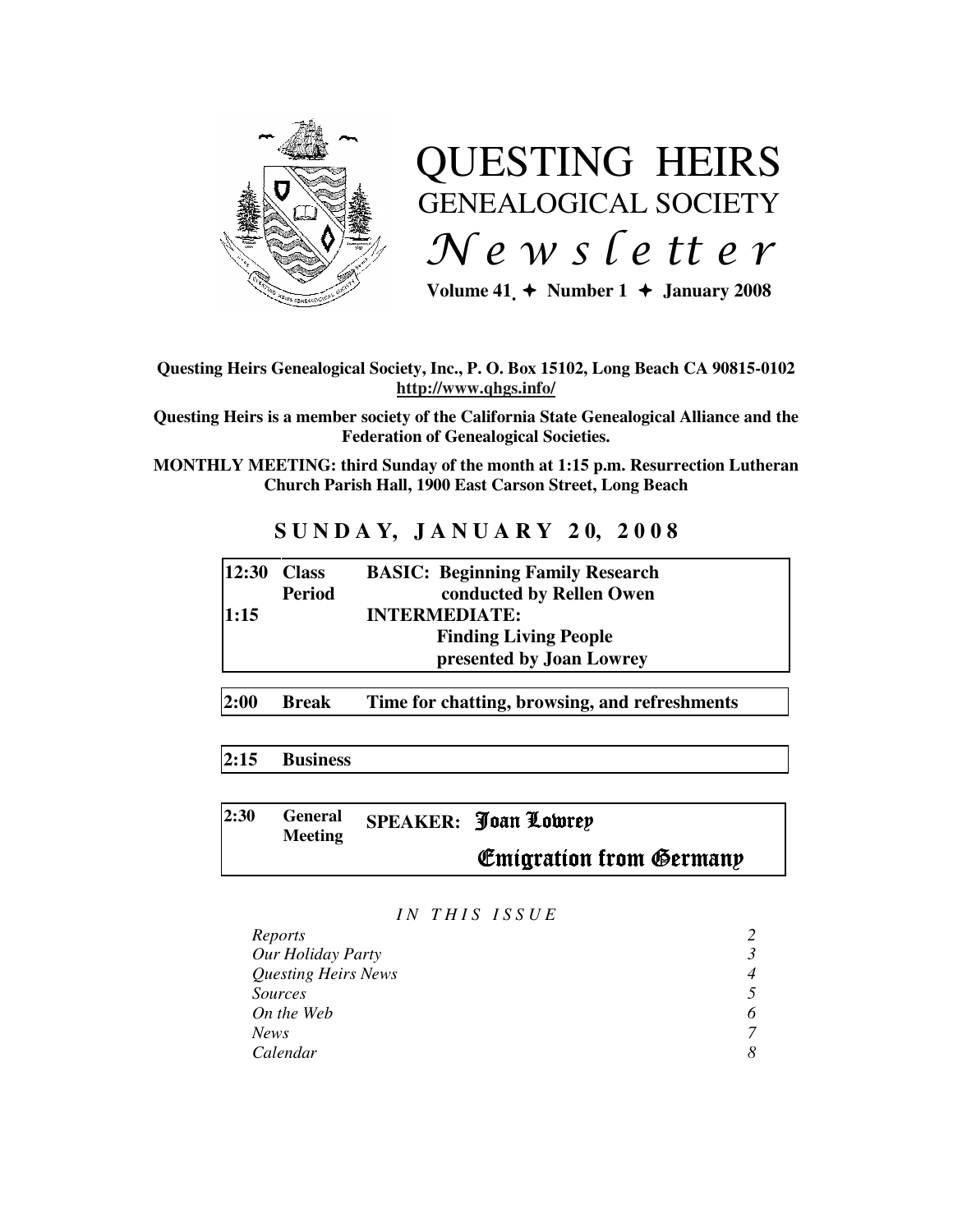#### **J A N U A R Y M E E T I N G**

#### **SPEAKER: JOAN LOWREY**

Joan Lowrey is a professional genealogist, specializing in German and U.S. research. She has a bachelor's degree in mathematics with a minor in German from Chestnut Hill College, Philadelphia. She is a past-president of the German Research Association in San Diego, and former editor of its quarterly, *The German Connection*. In 1986 she started a Personal Ancestral File user group and in 1988 founded the Computer Genealogy Society of San Diego, of which she is a past-president and current editor of its quarterly, *COMPU.GEN.* She was the author and self-publisher of several editions of the Personal Ancestral File Users Guide from 1990 through 1997 and co-author of *A Guide to Genealogy Software*, published in 1993 by Genealogical Publishing Company. Since June 1985, she has published a flyer listing all San Diego County genealogical events for the month, and she also posts this information at www.cgssd.org. She is a member of the Association of Professional Genealogists and numerous other genealogical societies. She has served on the GENTECH Board of Directors and Ancestry Inc.'s Advisory Board, as well as being a Regional Co-Director for the California State Genealogical Alliance, which in 1998 gave her a Distinguished Service Award for contributions and services to the genealogical community.

#### **INTERMEDIATE CLASS Finding Living People**

Learn the best websites and techniques for finding friends and relatives. Most people can be found, even those with unlisted phone numbers, using the tools that will be demonstrated in this presentation.

#### **PROGRAM Emigration from Germany**

The reasons for emigration during various time periods will be discussed, as well as the process for obtaining permission to emigrate. Many types of sources for emigration indexes and records will be covered.

#### **M E M B E R S H I P R E P O R T Sally DAVIS (562) 429-7803**

NOVEMBER MEETING ATTENDANCE Members: 27 Guests: 0

NEW MEMBERS - None

#### RENEWALS

| Diane BOUVIER | Individual 9/08 |  |
|---------------|-----------------|--|
| Barbara CARY  | Individual 9/08 |  |
| Douglas GRANT | Individual 9/08 |  |

#### **F I N A N C I A L R E P O R T David WERTS (562) 431-7790**

| November Income                 | \$105.66   |
|---------------------------------|------------|
| November Expenses               | \$607.69   |
| <b>Operating Balance</b>        | \$2,542.96 |
| <b>Special Projects Balance</b> | \$969.50   |

#### **R E F R E S H M E N T S Georgie (Peterson) LYONS (562) 432-4908**

Thanks to our December hosts: All the members who contributed food items for our Christmas potluck dinner.

Our January hosts will be: Marilyn BRASHER Sally DAVIS Floyd FARRAR Linda IVERS Carole OWENS

*Copyright* © *2008, Questing Heirs Genealogical Society, Inc.* 

*Permission to reprint original items from this publication is granted, provided that the reprint is used for non-commercial, educational purposes, and that the following notice appears at the end of the article: Previously published in Questing Heirs Genealogical Society Newsletter, Vol. 41, No. 1, January 2008.* 

*This newsletter is published monthly as a benefit for members of Questing Heirs; it is not meant to be sold. Those who are unable to attend our meetings but wish to subscribe to the newsletter may purchase a newsletter-only membership for \$12.00 a year. To join, please use the membership application on the outer cover of this newsletter.*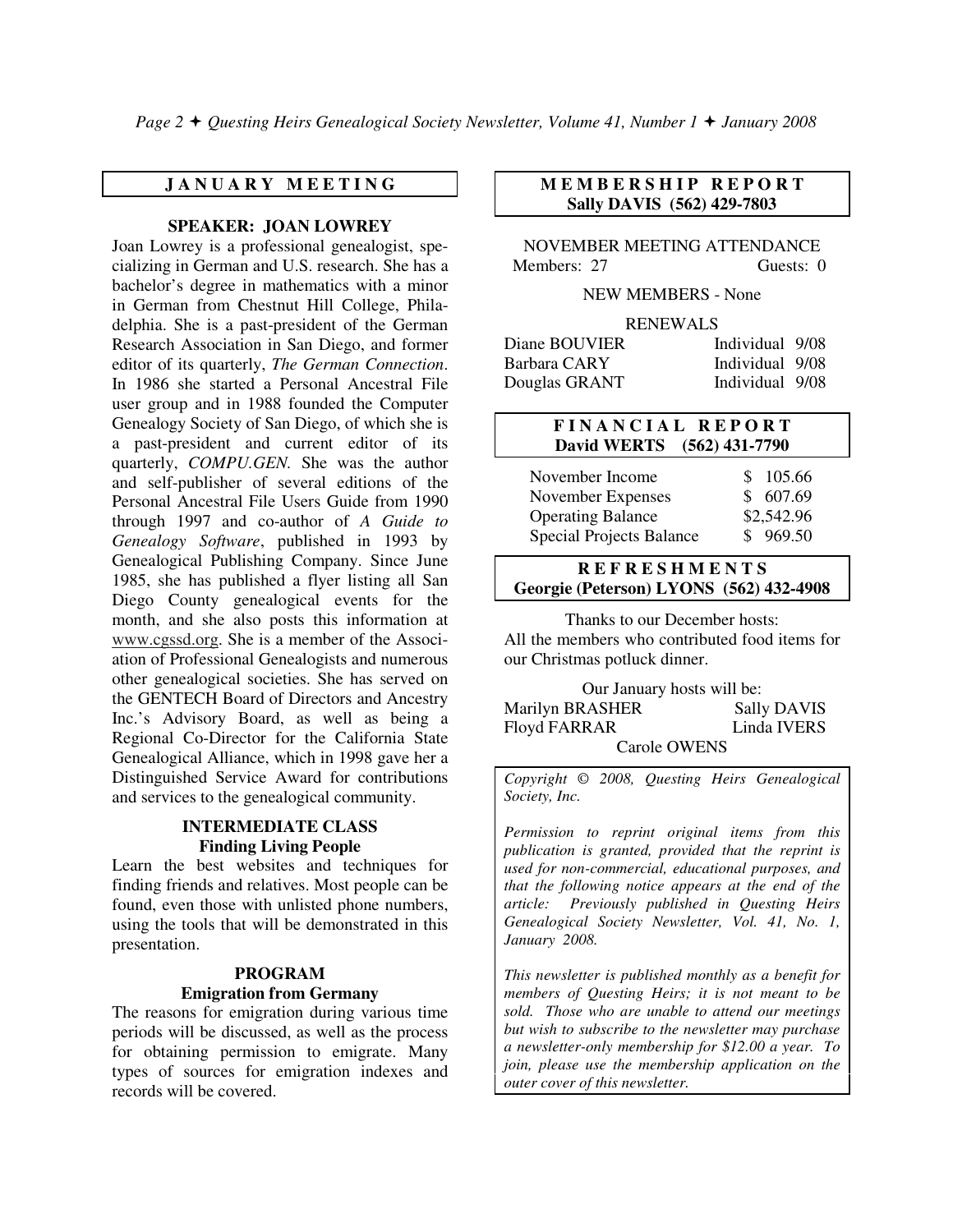## **O U R H O L I D A Y P A R T Y**

We never know who will show up, or what they will bring. That's why, on the West Coast, these events are known as "potlucks"—emphasizing the "luck"! The holiday season is always busy, and sometimes there are conflicts with our party. One year, the date conflicted with the Daughters of the Confederacy. This year, our party fell on Beethoven's Birthday, which probably explains the lower attendance this year. That, and a nasty flu bug that kept some of our regulars at home! We appreciate your discretion in not infecting the rest of us! But we had enough luck. The hall eventually filled up, and the two people who brought crock pots had just the right accompaniments for the wonderful spiral-cut hams.

Many of our members know that in Pennsylvania, it's not a "potluck;" it's a "carry-in dinner," emphasizing the process by which everyone makes their way to the event perhaps from a great distance, over the river and through the woods, in a horse-drawn carriage. And those with Hoosier roots may remember that Indiana has a unique word for the same event. There, it's a "pitch-in"! For me, our party was a true "pitch-in"—an apt description of the energy generated when a room full of genealogists is faced with a task.

Three of us arrived early and saw the need to move all the tables and chairs. No hesitation, no hanging back, we got right to work and finished the job in record time. At the end of the afternoon, the energy was even more impressive. The women cleared everything away from the tables, and within seconds the men had the tables folded and were carrying them away. The whole room was swirling with activity, like a scene from the *Music Man*. Just at that moment, JoNell Rook entered with a broom and swept the entire parish hall as if dancing a fox trot, the others swirling around her. In a couple minutes, it was all over; the room was cleaner than ever and perfectly restored to its original state. The kitchen took only a few minutes longer, and then a parade of genealogists in holiday garb helped

me load the decorations and supplies into my car. My thanks to all of you who pitched in and made this party so easy for me!

#### **Questing Heirs' Ancestral Diversity**

At our holiday party, we made a rough inventory of the nations where our ancestors came from. It turned out that two dozen genealogists were researching, or need to research, records from about two dozen nations! Luckily, most of us need to deal with only a few nations apiece, but that still requires a lot of study. Genealogists, as Hank Jones told us once, have to be historians as well. We have to learn the history of the nations where our ancestors lived, in order to know what to look for and how to interpret whatever we find. We have to learn the languages of the nations where our ancestors lived, too. Sometimes, as in Switzerland, we may need to know multiple modern languages, as well as Latin! And when your French, German, or Swiss ancestor turns up in South America in the  $19<sup>th</sup>$ Century, as some of our ancestors did, you may have to learn Spanish and Portuguese as well!

American genealogists, it seems to me, have a unique perspective in seeing the potential of the diverse city we call home. Our neighbors come from all over, and our own families are full of traditions bequeathed to us by our far-flung immigrant ancestors. When we all can share the best of our traditions—often those having to do with food, celebrations, and hospitality—we make our city a better place.

How do you cope with the discovery of yet another nation and language as you research your family tree? A good first step is to look for the *Research Guide* for that nation, language, or ethnic group at the nearest Family History Center. The *Research Guides* won't solve every problem, and they won't relieve you of the need to study history, language, and culture; but they will save you a lot of time. The *Research Guides* can also be found on the www.FamilySearch.org website.

by John McCoy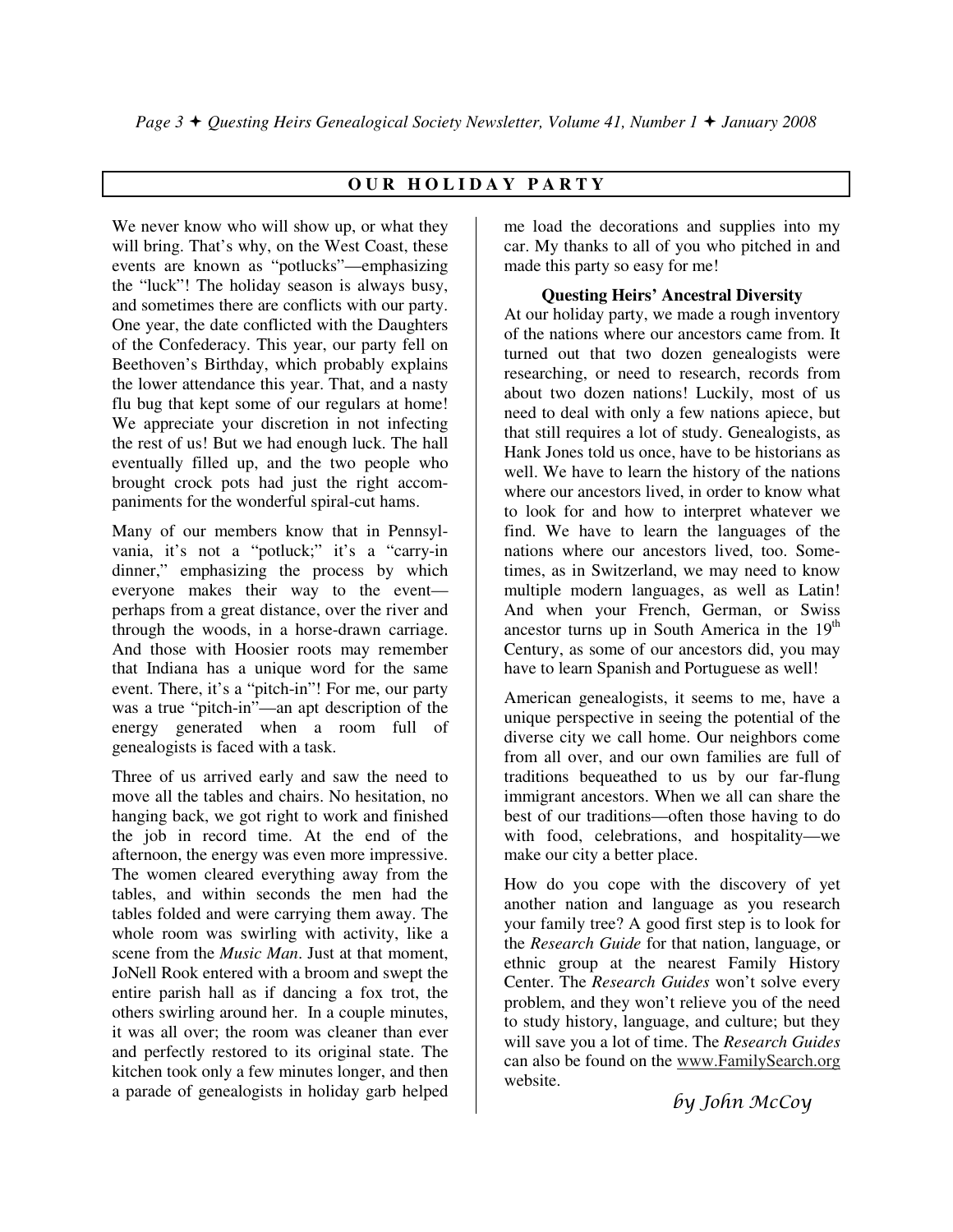### **QUESTING HEIRS NEWS**

## **WELCOME TO FLOYD FARRAR**

Floyd Farrar and his wife, Sherry, recently joined Questing Heirs; and we enjoyed their participation in our Christmas Potluck meeting. Besides genealogy, Floyd is particularly interested in the Civil War period. He is a member of both the Sons of Union Veterans and Sons of Confederate Veterans of that national conflict.

He is also the Vice President of the Orange County Civil War Roundtable, where history buffs get together to listen to presentations about the war. The Roundtable meets at Carrow's Restaurant in Fountain Valley, and you can find more information about their meetings at http://www.cwrtorangecounty-ca.org.



Floyd is also a docent at the Drum Barracks Civil War museum in Wilmington, CA, just down the street from the Banning House. Its website is http://www.drumbarracks.org. If anyone is interested in attending living history events, you can learn about them at the following website: http://relivinghistory.net/ index.php.

**\_\_\_\_\_\_\_\_\_\_\_\_\_\_\_\_\_\_\_\_\_\_\_\_\_\_\_\_\_\_\_\_\_\_\_\_\_\_\_\_\_\_\_\_\_\_\_\_\_\_\_\_\_\_\_\_\_\_\_\_\_\_\_\_\_\_\_\_\_\_\_\_\_\_\_\_\_\_\_\_\_\_\_\_\_** 

## **WELCOME TO LYNN SHARP**

Lynn Sharp of Woodinville, WA, is another new member. She sent in the following query:

Seeking any information on PEDERSEN family living near Long Beach in the 1930-60s. PEDERSEN sisters included Arnolda (Nolda), Jenny, Petra and Rose (HUDSON). Have 1950sera photo of family reunion including all sisters plus cousin George PEDERSEN; caption on photo back reads "San Pedro, visiting Rose, her home." Nolda was born in Minnesota in 1883. She and her husband, William A. ERICKSON, lived in Bismarck, ND, from 1905-1915 and in Washington State, where they raised 8 children.

Lynn can be reached at PO Box 853, Woodinville, WA 98072 or sparkette283@msn.com.

**NOTE: Submissions for the February 2008 Newsletter are due by January 27, 2008.** 

#### **ANNUAL PLANNING MEETING January 12, 2008**

As we did last year, we will be meeting at the offices of SCS Engineers, 3900 Kilroy Airport Way in Long Beach from 9:00 a.m. to 4:00 p.m. Lunch will be provided.

This meeting is particularly for Board members, but all society members are welcome to attend. We need your ideas and suggestions on how to accomplish the goals we will be setting for the next year. We will discuss what we have done in the past and what we would like to do in the future. We will be looking for ways Questing Heirs might work together with other genealogical and historical societies. We also want to make people in the Long Beach area know that we're ready to help them find the missing pieces of their family history.

Please let Liz Myers know if you can attend or if you need directions to the meeting place.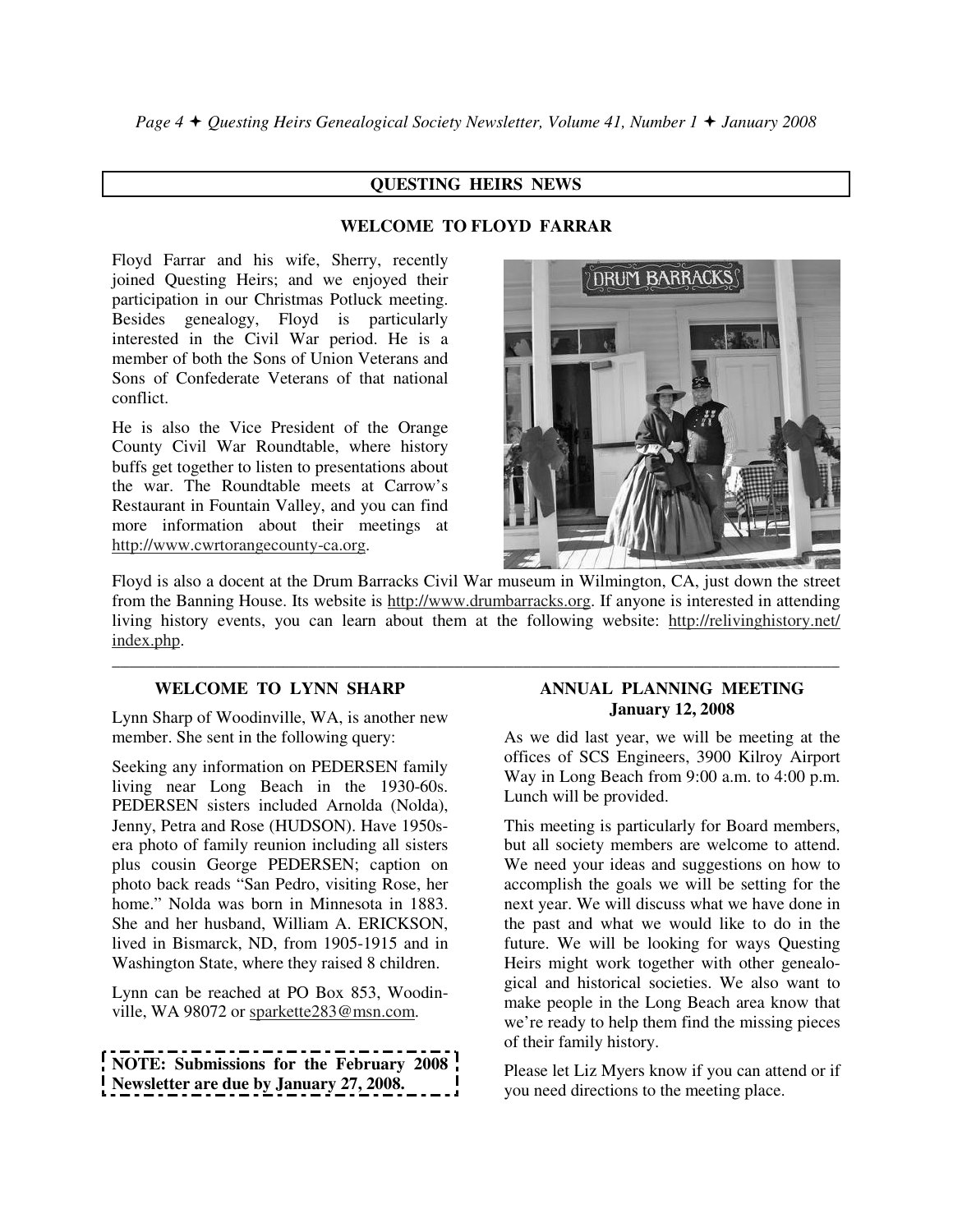#### **S O U R C E S**

#### **Did Your Ancestor Obtain a U. S. Passport?**

#### **What is a passport?**

A passport is a formal document issued by an authorized official of a country to one of its citizens and usually necessary for exit from and re-entry into the country that allows him to travel in a foreign country and requests protecttion for him while abroad.

#### **Obtaining a passport**

United States passports are issued by the Department of State and may be obtained by visiting a passport agency, the clerk of a federal, state or probate court, or a specially designated postal employee. You must provide proof of U.S. citizenship, two identical recent photographs, and identification showing your signature and photo.

#### **Historical Perspective**

Except for a short time during the Civil War, passports were not required of U.S. citizens traveling abroad before World War I. However, travelers frequently obtained them for the added protection they afforded. This was particularly true for naturalized citizens returning to their country of birth for a visit.

#### **Contents of a passport application**

A passport application varies in content, information before the Civil War being less detailed than afterward. In the 1920s, for a person claiming citizenship through naturalization, an application contained the following items:

- Name
- Date and place of birth
- Year of immigration and residence
- When and where naturalized
- Current U.S. address
- Name of father
- Whether having a previous passport
- Purpose for leaving the country
- Description and photo

If a man was traveling with his wife and/or minor children, information on them was also included.

#### **Locating a copy of a passport application**

The National Archives has passport applications received by the Department of State, with related records, 1795-1925. Those less than 75 years old may not be used without permission.

You can request copies of passport applications prior to 1925 by writing to:

 National Archives & Records Administration Archives I Research Support Branch (NWCC1) 700 Pennsylvania Ave., NW Washington, DC 20408-0001

Include your name and mailing address; the passport applicant's name, year of birth, place of residence at the time the application was made, and the approximate year of travel. If they locate the records you request, they will send an order form and instructions for ordering copies.

The LDS Family History Library also has copies of National Archives microfilm publications M1371, M1372, and M1490 (Passport Applications, 1795-1925; Indexes, 1830-1831, 1850- 1852, 1860-1923). You can locate appropriate film numbers by using a Subject search for PASSPORTS, then choosing PASSPORTS – UNITED STATES, and next PASSPORT APPLICATIONS.

A third-party request to the Department of State, Passport Services, for passport applications issued since 1925 must include the owner's consent, proof of guardianship, a death certificate or court order requesting release of the records. See http://travel.state.gov/passport/services/copies for more details.

Also, Ancestry.com recently released the collection of U.S. Passport Applications from 1795 to 1925 on its website. If you don't have a personal subscription to Ancestry.com, you may be able to view the collection at one of the Regional Family History Centers or a public library.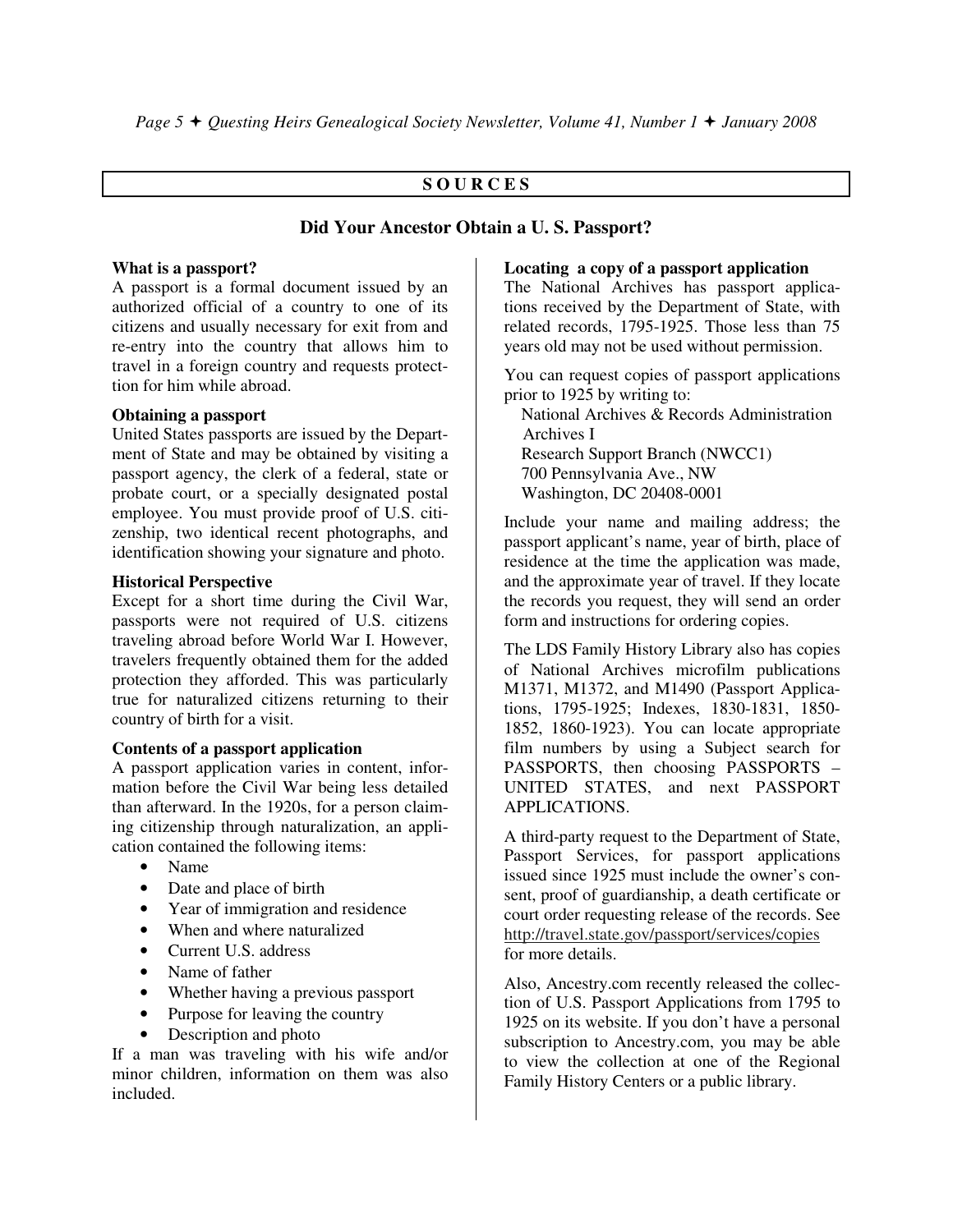#### **O N T H E W E B**

#### **ChicagoAncestors.org**

The Newberry Library announced on November 13, 2007, a new interactive, map-based Web site – ChicagoAncestors.org. Developed by staff from the Local and Family History department at the Newberry, this online map makes searching and sharing historical information easier than before.

"There is a huge amount of local historical information about Chicago in books and on the Internet," said Jack Simpson, co-director of the project and curator of local and family history at the Newberry Library. "We're trying to help researchers find that data by allowing them to search by proximity of a particular address or intersection."

Data on the map includes historical church locations, neighborhood bibliographies and historical homicides. The site links to resources on the Internet, including historical photographs of Chicago. The Web site also allows visitors to research the history of a particular address or Chicago neighborhood and identify Newberry Library resources along with relevant educational institutions and places of worship. By creating a saved profile, users can share their research with other family members or fellow researchers. Registered users of the Web site can add comments to map points, or map their own historical and genealogical information.

*The complete article is available at Eastman's Online Genealogy Newsletter of 15 Nov 2007 at http://blog. eogn.com. Copyright 2007 by Richard W. Eastman.*

## **CALIFORNIA DIGITAL NEWSPAPER COLLECTION**

http://www.cdnc.ucr.edu The Center for Bibliographical Studies and

Research, University of California, Riverside (UCR), has received two grants from the National Endowment for the Humanities to participate in the National Digital Newspaper Program (NDNP), 2005-2009, as well as three grants from the Library Services and Technology Act from the California State Library to create a California Digital Newspaper Collection at UCR.

The NDNP is a joint venture of the National Endowment for the Humanities and the Library of Congress to create a national digital newspaper resource representing papers from all states published between 1836-1922. The program is projected to last twenty years. The first grant covered newspapers published between 1900-1910. The Center digitized over 100,000 pages of California newspapers for this period: the San Francisco Call, the Amador Ledger, the Imperial Valley Press, and the Los Angeles Herald. The Center will be digitizing an additional 100,000 pages for the second grant, which targets newspapers published 1880-1910.

The California Digital Newspaper Collection at UCR will include all papers digitized for the national program and additional historical California newspapers, the Daily Alta California, in particular.

Search and browse functions and the user interface are in development. More newspaper issues and additional features are forthcoming. You can now search the San Francisco Call and the Daily Alta California with a beta version. The beta is best viewed with the Firefox Web browser.

#### **AUSTRALIAN ELECTORAL ROLLS**

Ancestry.com has recently made Australian Electoral Rolls, 1901-1936 (with the exception of South Australia) available on its website: http://www.ancestry.com.au. These rolls are particularly helpful since, because of privacy law restrictions, censuses are not available for this time period.

Electoral rolls were compiled by each state during election years to determine the number and names of individuals eligible to vote. They usually include the following information: number, name of voter, gender, address and occupation.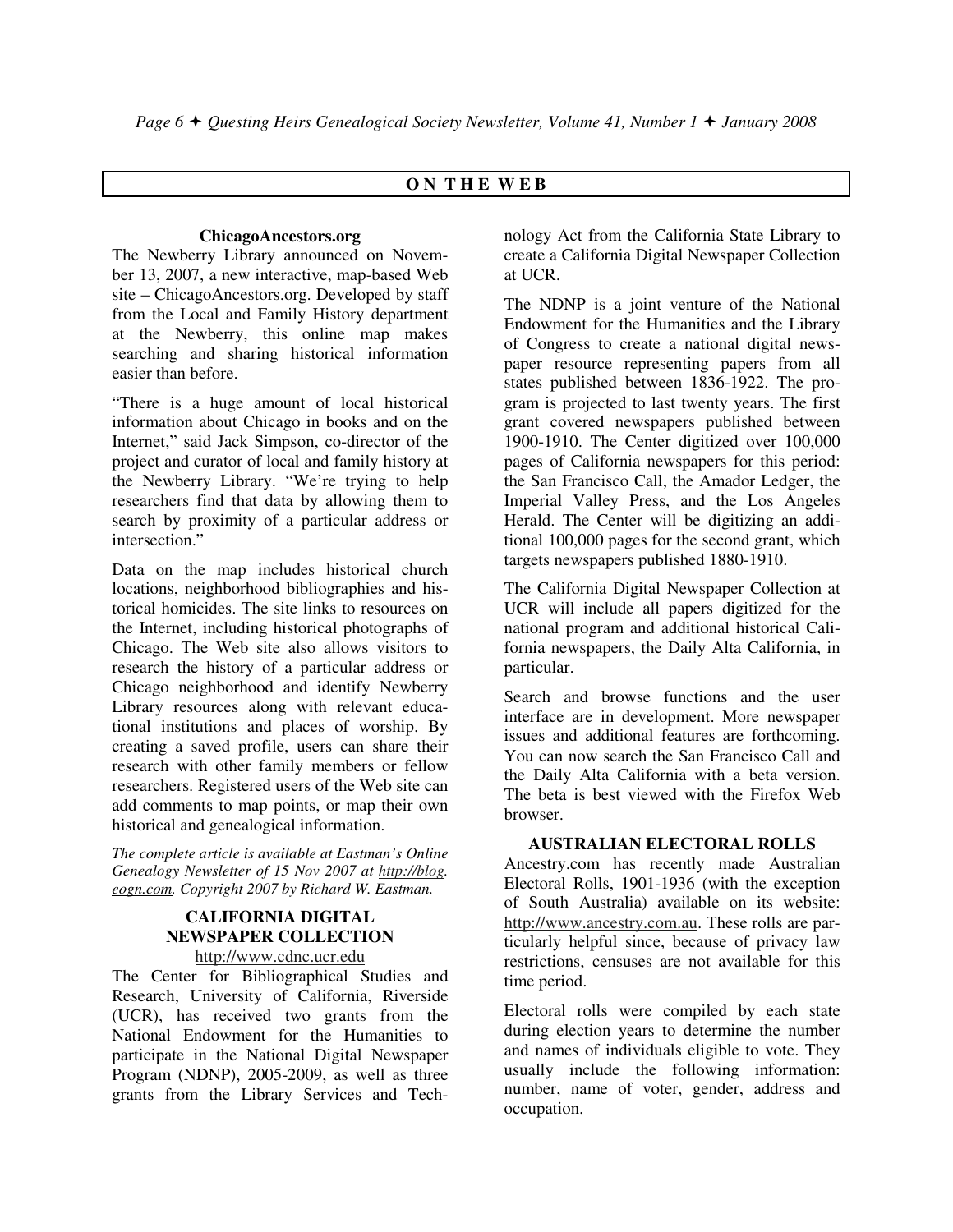#### **N E W S**

#### **NEW ACCESS TO ANCESTRY.COM**

On 19 December 2007, Family Search and The Generations Network, Inc., parent company of Ancestry.com, announced an agreement that provides free access to Ancestry.com for patrons of the Family History Library in Salt Lake City and the thirteen largest regional family history centers. Our nearest regional family history centers are located in Los Angeles (10741 Santa Monica Blvd.) and Orange (674 S. Yorba St.).

*The complete announcement is available at http:// www.familysearch.org. Click on the "News" tab.* 

#### **SISKIYOU COUNTY PIONEER CERTIFICATES**

The Genealogical Society of Siskiyou County, California is offering certificates for anyone who had ancestors living in Siskiyou County between the years of 1850-1880 and 1881-1910. The Pioneer Certificate will be for the 1850-1880 years and the Centennial Certificate for years from 1881-1910. These certificates will be suitable for framing and would make a great gift.

In order to qualify for either certificate you must prove that your direct ancestor lived in Siskiyou County during those times.

Siskiyou county was created March 22, 1852 from parts of Shasta and Klamath Counties. Because the county seat was such a far distance from the Yreka area, the residents decided to split from Shasta County and form their own County—thus Siskiyou County was formed in 1852.

Then in 1874 residents of the eastern portion of Siskiyou (now Modoc) wanted to split and form their own county. So between the years of 1850- 1874 pioneers living in that area are considered Siskiyou County residents and their descendants are qualified to receive a Siskiyou County Pioneer/Century Certificate…

In order to receive a certificate you must provide the Genealogical Society of Siskiyou County with:

- A family descendant chart direct from you to your ancestor.
- Documentation to prove lineage.
- Proof of ancestor's residence in that time period.

Documentation can include birth certificates, census (state or federal), voter registration, school records, deeds, etc…

You may obtain a certificate for yourself or another person, i.e., your children, sister or other relative, but you must be able to connect the lineage…The cost is \$15 for the first certificate and \$8 for an additional certificate using the same ancestor…

*Posted on Eastman's Online Genealogy Newsletter of 13 Dec 2007at http://blog.eogn.com. Copyright 2007 by Richard W. Eastman.* 

# **Are you from Arkansas?**

Some Long Beach residents from Arkansas are organizing a local group of those whose roots hail from Arkansas.

The goal is to organize a group picnic in Long Beach. For information, call Autrilla Scott at 562-591-6030.

*Contributed by Tina Yanis* 

#### **NATIONAL ARCHIVES TEST OF ERA**

In a 13 December 2007 press release, the National Archives indicated that it successfully completed testing the first phase of its Electronic Records Archives (ERA) system. The software developer is Lockheed Martin Corp., and ERA is NARA's strategic initiative to preserve and provide long-term access to uniquely valuable electronic records of the U.S. Government, and to transition government-wide management of the lifecycle of all records into the realm of egovernment. NARA hopes to put the system into operation by the end of June 2008.

Th*e press release may be seen at http://www. archives.gov/press/press-releases/2008/nr08-38.html*